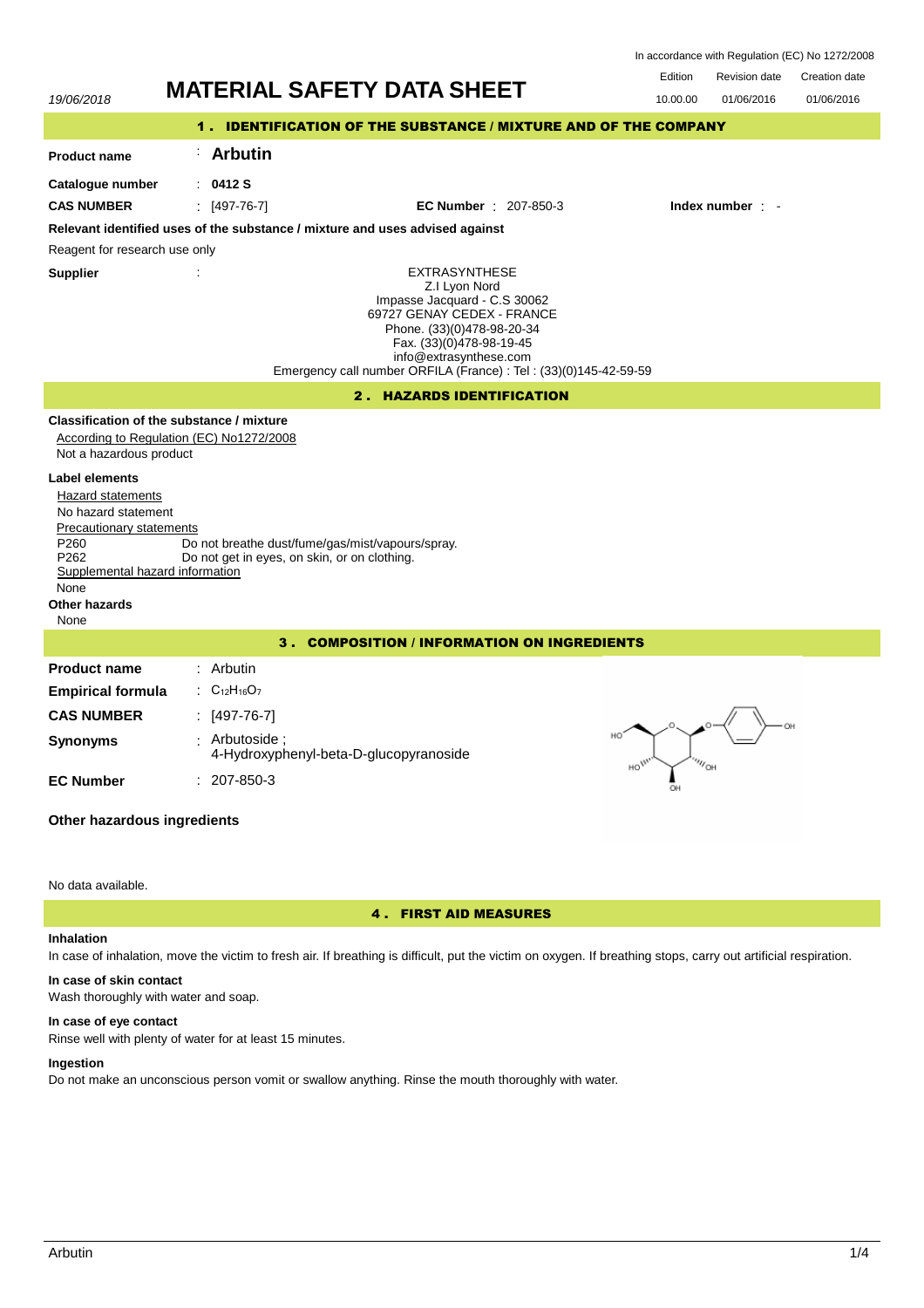#### 5 . FIRE-FIGHTING MEASURES

# **Extinguishing media**

Carbon dioxide, dry powder.

# **Special hazards arising from the substance**

Harmful/toxic vapours, carbon oxides may be released during the fire.

#### **Advise for fire-fighters**

Wear an autonomous breathing apparatus and suitable protection clothing against chemical agents.

#### 6 . ACCIDENTAL RELEASE MEASURES

#### **Personal precautions**

Use personal protective equipment. Evacuate the personnel from the contaminated zone. Ensure adequate ventilation.

## **Environnemental precautions**

Keeping away from drains, surface and ground waters.

#### **Methods and materials for containment and cleaning up**

Clean up without creating dust and place in adapted and sealed containers for elimination. Wash the contaminated aera with water and soap. Confine washing water and dispose of it complying with the local regulations. After cleaning, quickly eliminate traces of water with a product absorbing liquids (for example : sand, sawdust, universal binder, Kieselguhr).

# 7 . HANDLING AND STORAGE

## **Precautions for safe handling**

Avoid formation of dust. Avoid contact with skin and eyes. During handling, wear suitable personal protective equipment (see section 8). Follow the normal measures for preventive fire protection.

**Specific handling** No data available.

## **Specific end use(s)**

No data available

#### **Conditions for safe storage, including any incompatibilities**

Store in a cool well-ventilated place.

Keep container tightly closed in a dry place away from light.

Store at <+8°C

# 8 . EXPOSURE CONTROL/PERSONAL PROTECTION

#### **Respiratory protection**

Wear imperatively an appropriated mask/respirator, tested and approved by standards such as NIOSH (US) or CEN (EU).

#### **Hand protection**

Handle with protective gloves. The selected gloves have to satisfy the specifications of EU Directive 89/686/EEC and the standard EN 374 derived from it.

#### **Eye protection**

Wear safety glasses.

#### **Skin protection**

Wear suitable protective clothing according to the quantity and the level of activity of the substance at the workplace.

## 9 . PHYSICAL AND CHEMICAL PROPERTIES

#### **Information on basic physical and chemical properties**

| Physical state                         | : Powder                        |
|----------------------------------------|---------------------------------|
| Color                                  | : White to beige coloured       |
| Solubility in                          | : No data available.            |
| Melting point                          | : No data available.            |
| Initial boiling point                  | : No data available.            |
| Flash point                            | $\therefore$ No data available. |
| рH                                     | : No data available.            |
| Partition coefficient: n-octanol/water | : No data available.            |
| Auto-ignition temperature              | : No data available.            |
| Decomposition temperature              | No data available.              |
| Viscosity                              | : No data available.            |
| Other information                      |                                 |

No data available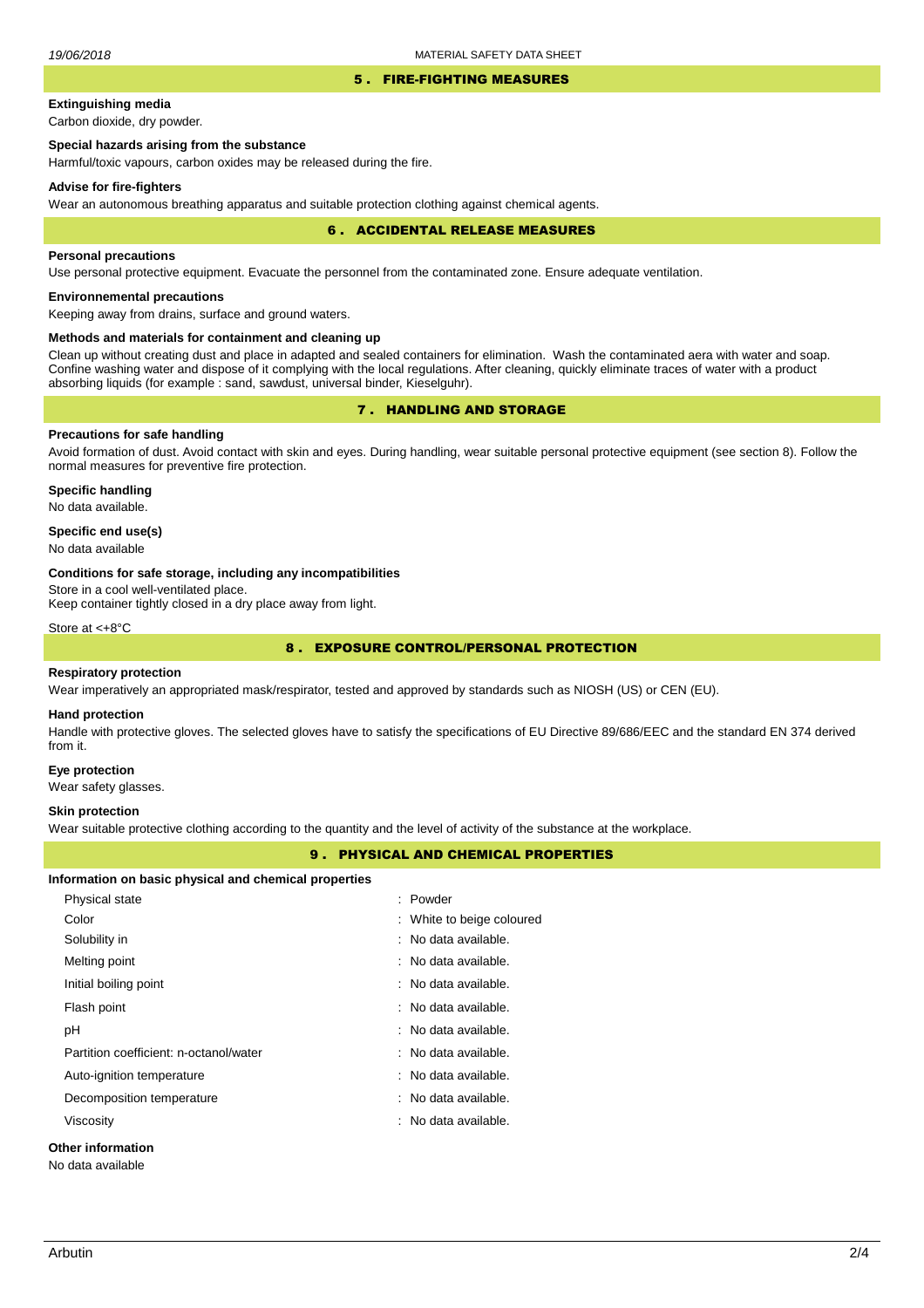## 10 . STABILITY AND REACTIVITY

## **Reactivity**

No data available.

# **Chemical stability**

Stable under recommanded storage conditions.

#### **Possibility of hazardous reactions**

No hazardous reactions during storage and handling complying with the instructions.

**Conditions to avoid**

No data available.

**Incompatible materials**

No data available.

## **Hazardous decomposition products**

No hazardous decomposition products if the instructions for handling and storage are respected. During high overheating of the substance or during a fire, hazardous decomposition products may be produced.

# 11 . TOXICOLOGICAL INFORMATION

## **Acute oral toxicity**

No data available.

# **Acute dermal toxicity**

No data available.

## **Acute inhalation toxicity**

No data available.

## **Skin Corrosion**

No data available.

#### **Skin Irritation**

No data available.

# **Serious Eye Damage**

No data available.

# **Eye Irritation**

No data available.

## **Respiratory Sensitisation**

No data available.

#### **Skin Sensitisation**

No data available.

## **Germ Cell Mutagenicity**

No data available.

## **Carcinogenictiy**

No data available.

# **Reproductive Toxicity**

No data available.

# **Specific Target Organ Toxicity - Single Exposure**

No data available.

## **Specific Target Organ Toxicity - Repeated Exposure**

No data available.

#### **Aspiration Hazard**

No data available.